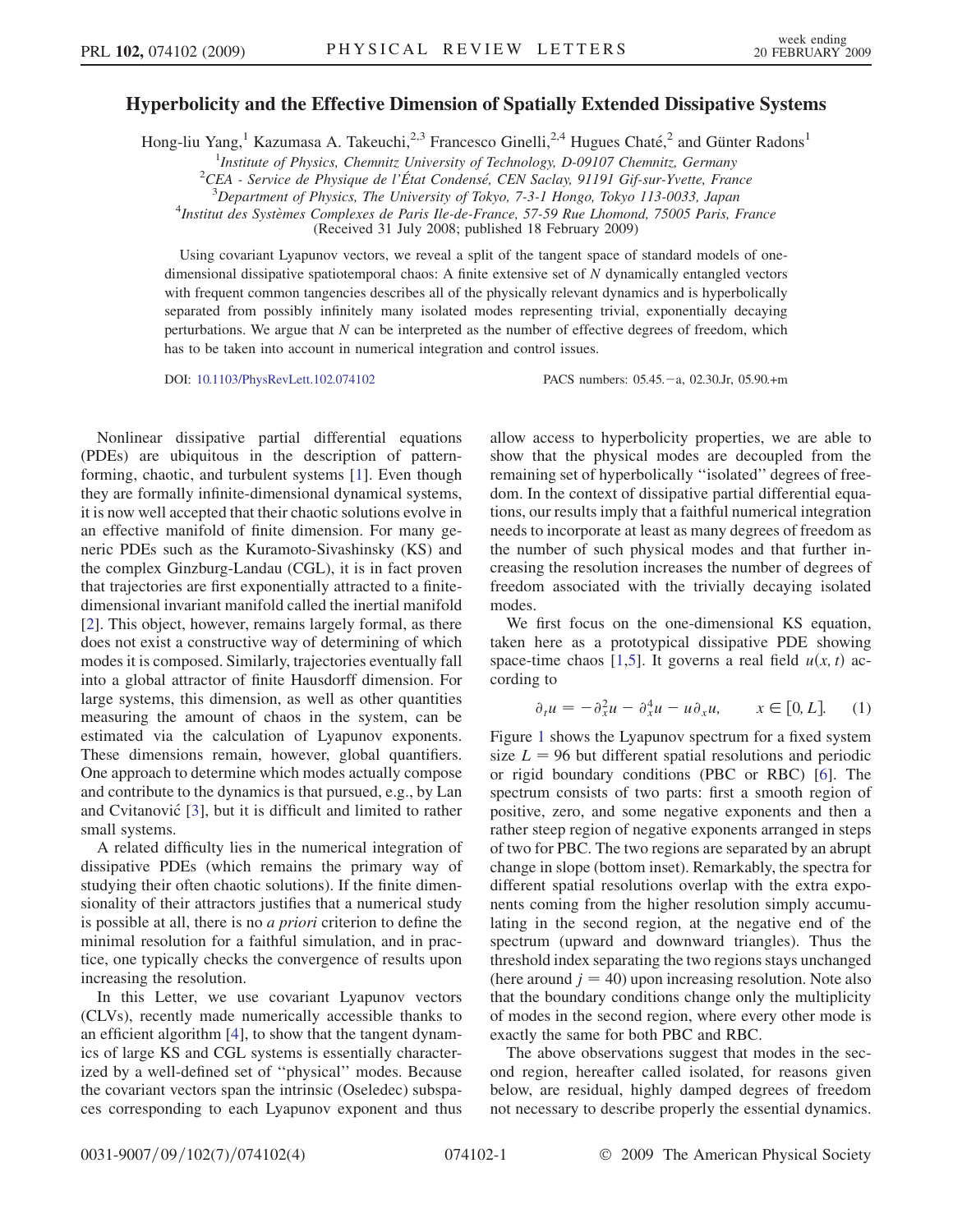<span id="page-1-0"></span>

FIG. 1 (color online). Lyapunov spectrum  $\Lambda^{(j)}$  made of exponents arranged by decreasing value for the one-dimensional KS equation with  $L = 96$ . Black upward triangles:  $k_{\text{cut}} =$ 422 $\pi/L$  and PBC. Red downward triangles:  $k_{\text{cut}} = 85 \times 2\pi/L$ and PBC. Blue dots:  $k_{\text{cut}} = 170 \times \pi/L$  and RBC  $[u(L, t) =$  $u(0, t) = 0$ ]. In all three cases, the spectrum yields a positive region with maximum Lyapunov exponent  $\Lambda^{(1)} \approx 0.09$ . Top inset:  $\Lambda^{(j)}$  vs  $j^4$  for the large-j (isolated) modes. Bottom inset: Close-up around the threshold.

In contrast, the modes in the first region, which should be intimately associated with phase space dynamics, will be called physical. In the following, we substantiate this intuition on a rigorous basis studying the CLVs associated with Lyapunov exponents. The CLVs for the isolated modes, contrary to those of the physical modes, possess an approximately sinusoidal, delocalized structure as can be seen from their power spectra [Fig.  $2(b)$ ], as well as directly from their rather uneventful spatiotemporal evolution [Fig.  $2(a)$ ]. With PBC, the two modes forming a step show the same dominant wave number with an arbitrary phase shift. This is not the case of RBC where the phase of the sinusoidal structure is fixed at the boundary. The peak wave number  $k_{\text{peak}}^{(j)}$ , which linearly increases with j [top panel of Fig. 2(c)], is in fact just the jth wave number allowed in the given spatial geometry (multiplicity taken into account):  $k_{\text{peak}}^{(j)} = [j/2]2\pi/L$ . For large enough j,  $\Lambda^{(j)} \sim -(k_{\text{peak}}^{(j)})^4 \sim -j^4$  (top inset of Fig. 1), which indicates that the values of the Lyapunov exponents of the isolated modes are governed by the stabilizing linear term of the KS equation (i.e., the fourth-order derivative).

The sinusoidal structure of the isolated modes indicates that they are nearly orthogonal to each other. Indeed, distributions of the angle  $\theta$  between pairs of CLVs of indices  $j \ge 42$  are peaked at  $\pi/2$  and drop rapidly near 0 and  $\pi$ . This is also true if only one of the vectors is taken in the region  $j \leq 41$ , but for any pair of vectors taken from this region, the angle distribution spans the whole  $[0, \pi]$ interval [Fig. 2(d)]. A careful analysis of the angle distributions reveals that those involving isolated modes seem to have an essential singularity near 0 (and  $\pi$ ):  $\rho(\theta) \sim$  $exp(-\text{const}/\theta)$  [Fig. 2(e)]. Given the sharpness of this



FIG. 2 (color online). Properties of CLVs for the KS system  $(L = 96, k<sub>cut</sub> = 42 \times 2\pi/L$ , and PBC). (a) Spatiotemporal plot of a typical vector in the isolated region ( $j = 46$ , total time 100). (b) Spatial power spectra of vectors of indices  $j = 1, 16, 32, 38$ , 44, 52, 60, 68, 76, and 84 (from left to right in peak position). (c) Top panel: Peak wave number in the power spectra (red circles) and  $k = [j/2]2\pi/L$  (black line). Bottom panel: DOS violation fraction  $\nu_{\tau}^{(j,j+1)}$  for pairs of neighboring vectors (pairs within the same step are omitted). (d) Angle distributions between pairs of vectors. (e) The same as (d) but with a different abscissa.

behavior, we cannot conclude about the possibility for these distributions to be strictly bounded away from zero. The above results determine accurately the threshold at  $j = 41$ , and therefore the number of physical modes, and give the precise definition of physical and isolated modes: Contrary to the physical modes, the isolated modes do not have any tangencies with other isolated modes (except the partner in the same step) nor with physical modes. They can be said to be ''hyperbolically isolated.''

The absence of tangency for isolated modes can be confirmed from another viewpoint, that of the so-called domination of the Oseledec splitting (DOS) [7], which quantifies, loosely speaking, the degree of dynamical isolation of the Oseledec subspaces from each other due to the strict ordering of Lyapunov exponents. Let  $\lambda_{\tau}^{(j)}(t)$  be the finite-time Lyapunov exponent averaged over a period  $\tau$ around time t. The splitting of the space formed by the vectors associated with the modes  $j_1$  and  $j_2(>j_1)$  is said to be dominated if  $\lambda_{\tau}^{(j_1)}(t) > \lambda_{\tau}^{(j_2)}(t)$  holds for all t with  $\tau$ larger than some finite  $\tau_0$ . It is mathematically proven that DOS implies the absence of tangency between the Oseledec subspaces or the CLVs [7]. To quantify DOS,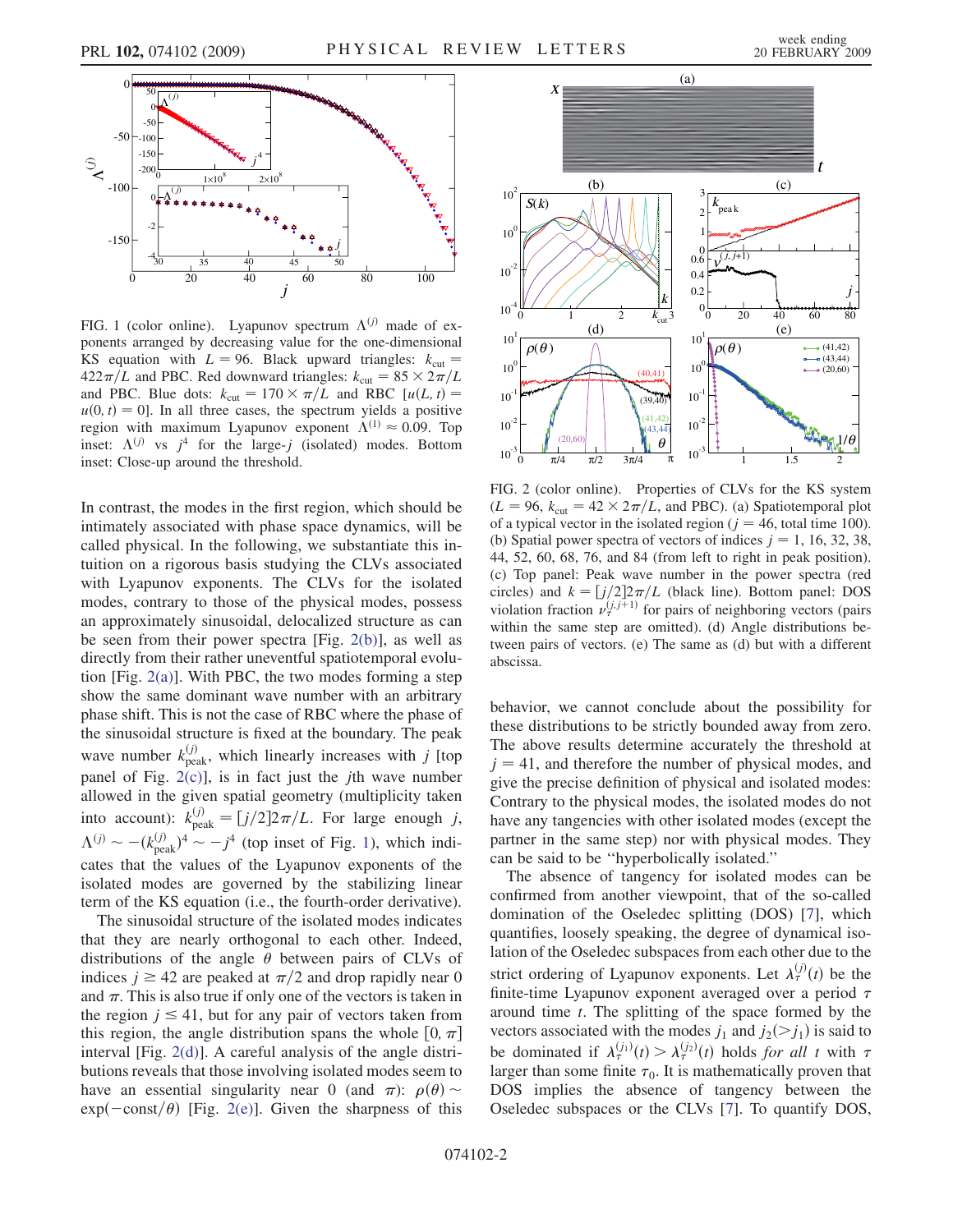we define, following [8],  $\Delta \lambda_{\tau}^{(j_1,j_2)}(t) = \lambda_{\tau}^{(j_{\min})}(t)$  –  $\lambda_{\tau}^{(j_{\text{max}})}(t)$ , with  $j_{\text{max}} \equiv \max(j_1, j_2)$  and  $j_{\text{min}} \equiv \min(j_1, j_2)$ , and measure the time fraction of DOS violation  $\nu_{\tau}^{(j_1,j_2)}$  =  $\langle \Theta[\Delta \lambda_{\tau}^{(j_1,j_2)}(t)] \rangle$ , where  $\Theta(z)$  is the step function and  $\langle \ldots \rangle$ denotes the time average. The result is shown in the bottom panel of Fig. [2\(c\)](#page-1-0) for pairs of neighboring exponents:  $\nu_{\tau}^{(j,j+1)}$ , with  $\tau = 0.2$ , drops sharply near the threshold and becomes *strictly* zero for  $j \ge 41$ . In fact,  $\nu_{\tau}^{(j,j')}$  stays zero for any pairs with j or  $j' > 41$ , though in some cases slightly larger values of  $\tau$  are required. This confirms the absence of tangencies of the isolated modes, already seen from the angle distributions, and the number of physical modes.

We now turn our attention to a different case in order to test the validity of our results beyond the simple KS equation. Let us consider the CGL equation, whose universal relevance and genericity is now well-established [1,9]. In one space dimension, it governs a complex field  $W(x, t)$  according to

$$
\partial_t W = W - (1 + i\beta)|W|^2 W + (1 + i\alpha)\partial_x^2 W. \tag{2}
$$

In the following we consider a so-called ''amplitude turbulence'' regime [10], i.e., a strongly chaotic regime where amplitude and phase modes evolve on rather short time and length scales. (Results for other regimes, such as phase turbulence, will be presented elsewhere [11].) Specifically, we use  $\alpha = -2.0, \beta = 3.0, L = 64, \text{ and } PBC$ .

For sufficiently high spatial resolution, the Lyapunov spectrum indeed shows an isolated, stepwise region as for the KS equation [Fig.  $3(c)$ ], but here the multiplicity



FIG. 3 (color online). CGL equation in the amplitude turbulence regime ( $L = 64$ ,  $k_{\text{cut}} = 31 \times 2\pi/L$ , and PBC). (a), (b) Spatiotemporal plots of the phase component of a typical vector  $j = 91$  in the isolated region (same trajectory, but at two distant periods of time, during a total time of 20 for each plot). (c) Lyapunov spectrum; inset: close-up around threshold. (d) Time fraction  $\nu_{\tau}^{(j,j+1)}$  of DOS violation, as a function of  $\tau$  $(j = 78, 82, 86, 90, \text{ and } 94, \text{ from top to bottom}).$ 

of each step is four and the spatiotemporal evolution of isolated modes reveals patches of traveling waves [Figs. 3(a) and 3(b)]. (The effects of spatial resolution and/or boundary conditions are also similar to our observations on the KS equation.) As for the KS equation, this is in agreement with the linear stability analysis: Normal modes are traveling waves of the form  $\exp[i(\pm kx - \omega_k t) + \Lambda t]$ , with  $\Lambda = 1 - k^2$  and  $\omega_k = \alpha k^2$ . Indeed, the values of the Lyapunov exponents in the isolated region behave like this, and the vectors are composed of traveling waves propagating at a velocity of  $\pm \omega/k$ . Compared to the KS case, the additional multiplicity of two comes from the degeneracy between  $k$  and  $-k$  modes. Moreover, this degeneracy implies that these two modes are in fact mixed up in a single vector: Isolated vectors are either in the pure k mode [Fig. 3(a)], in the pure  $-k$  mode, or patches of the two [Fig. 3(b)].

In spite of these differences, the isolated modes for CGL remain dynamically isolated from any other mode. Although  $\nu_{\tau}^{(j,j+1)}$  measured with small  $\tau$  is not zero in the isolated region, a clear threshold is found when considering larger  $\tau$  values: Contrary to what happens for  $j_1, j_2 \le 86$ , all  $\nu^{(j_1, j_2)}_{\tau}$  for  $j_2 \ge 87$  show a decrease faster than exponential, indicating the existence of a finite  $\tau$ beyond which  $\nu_{\tau}^{(j_1,j_2)}$  is zero [Fig. 3(d)]. Consequently, we can also define the isolated modes by their DOS as for the KS equation and determine exactly the number of physical modes (here at  $j = 86$ ). Indeed, physical modes have no tangencies with any isolated modes ( $j \ge 87$ ). Moreover, angle distributions involving isolated modes show, like for the KS equation, the essential singularity  $\sim \exp(-\text{const}/\theta)$  near tangency.

We now discuss our results. We first note that the threshold separating physical from isolated modes does not coincide with the appearance of steps in the Lyapunov spectrum (for PBC). Lyapunov exponents alone can provide only a good guess: For the KS and CGL systems treated above, the first steps start, respectively, at  $j = 40$  and  $j = 40$ 79, whereas the exact thresholds are at  $j = 41$  and  $j = 86$ . Indeed, a closer scrutiny of the exponents reveals that the first steps are actually not perfect.

Let us now specify the implication of the lack of tangencies for the isolated modes. Suppose that we add to the dynamics an infinitesimal perturbation along the CLVs of some isolated modes. Then this perturbation decays exponentially to zero as indicated by their negative Lyapunov exponents, and the absence of tangencies implies that this does not induce any perturbation along directions spanned by the other Lyapunov modes. In contrast, perturbations along physical modes will propagate to other physical modes through tangencies between them and could eventually induce activity in the modes associated with positive exponents, growing to considerably affect phase space dynamics even if the initial perturbation was made in the direction associated with negative exponents. In this sense,